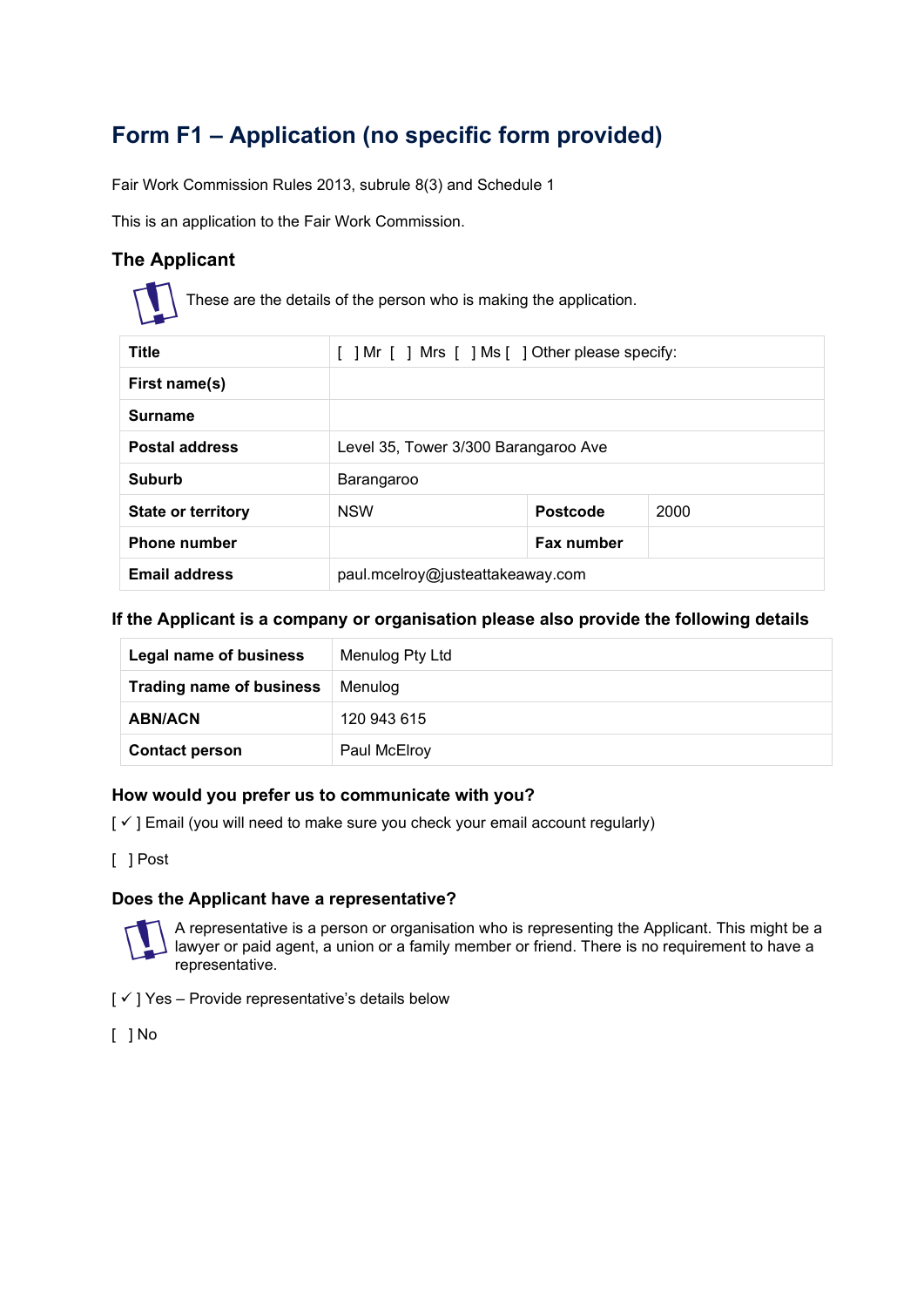# **Applicant's representative**

These are the details of the person or business who is representing the Applicant.

| ш                         |                                 |                 |      |  |
|---------------------------|---------------------------------|-----------------|------|--|
| Name of person            | Katie Sweatman                  |                 |      |  |
| Firm, union or company    | Kingston Reid                   |                 |      |  |
| <b>Postal address</b>     | Level 17, 459 Collins Street    |                 |      |  |
| <b>Suburb</b>             | Melbourne                       |                 |      |  |
| <b>State or territory</b> | Victoria                        | <b>Postcode</b> | 3000 |  |
| <b>Phone number</b>       | 03 9958 9605                    | Fax number      |      |  |
| <b>Email address</b>      | Katie.sweatman@kingstonreid.com |                 |      |  |

# **Is the Applicant's representative a lawyer or paid agent?**

- [ ] Yes
- [ ] No

# **The Respondent**



These are the details of the person or business who will be responding to your application to the Commission.

| <b>Title</b>              | [ ] Mr [ ] Mrs [ ] Ms [ ] Other please specify: |
|---------------------------|-------------------------------------------------|
| First name(s)             |                                                 |
| <b>Surname</b>            |                                                 |
| <b>Postal address</b>     |                                                 |
| <b>Suburb</b>             |                                                 |
| <b>State or territory</b> | <b>Postcode</b>                                 |
| <b>Phone number</b>       | Fax number                                      |
| <b>Email address</b>      |                                                 |

### **If the respondent is a company or organisation please also provide the following details**

| <b>Legal name of business</b>   |  |
|---------------------------------|--|
| <b>Trading name of business</b> |  |
| <b>ABN/ACN</b>                  |  |
| <b>Contact person</b>           |  |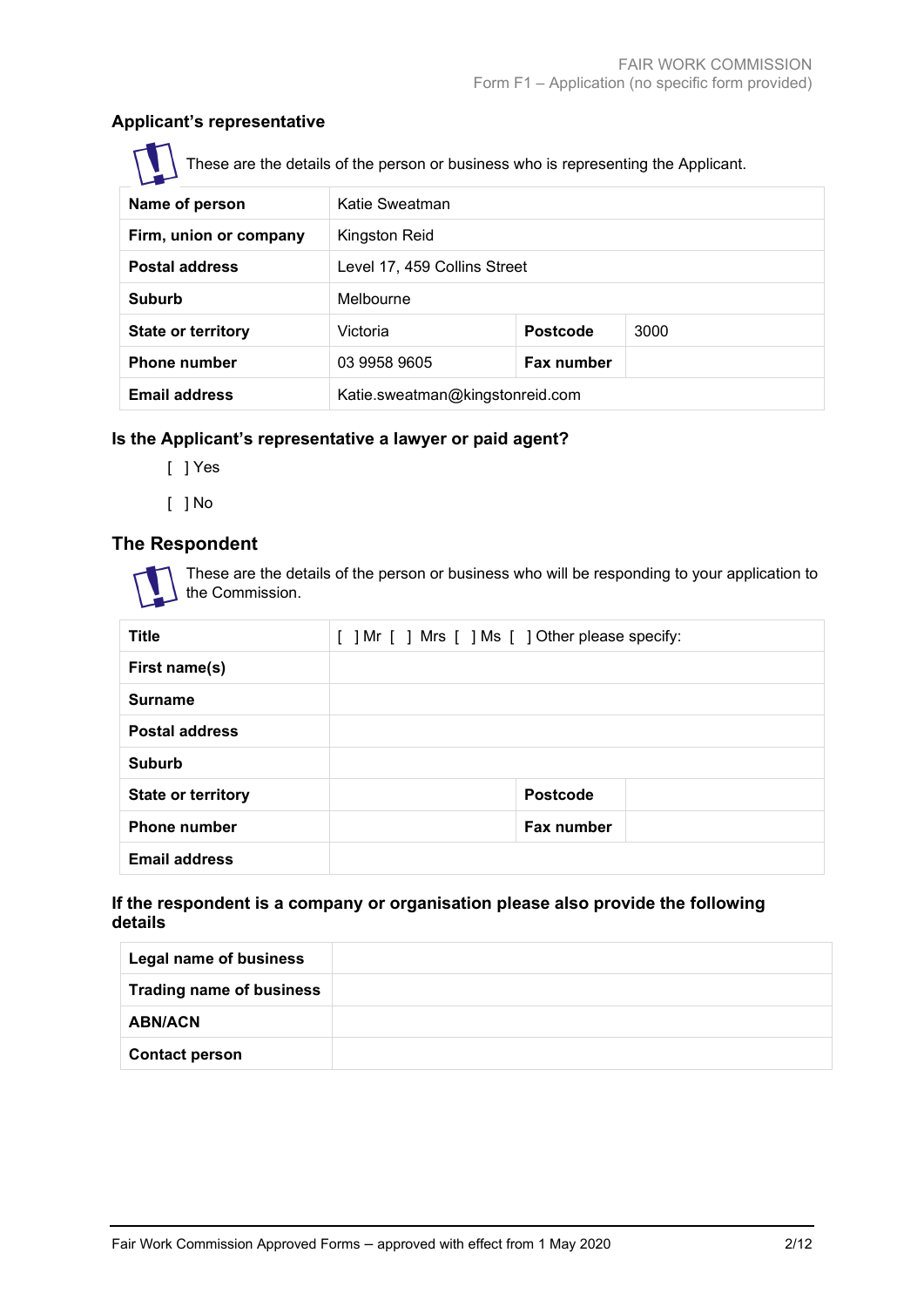# **1. The Application**

# **1.1 Please set out the provision(s) of the Fair Work Act 2009 (or any other relevant legislation) under which you are making this application.**

Section 157(1)(b) of the *Fair Work Act 2009* (Cth).

Section 158(1) of the *Fair Work Act 2009* (Cth)

# **2. Order or relief sought**

# **2.1 Please set out the order or relief sought.**

Using numbered paragraphs, set out what you are asking the Commission to do.

- 1. That the Commission make a Statement that the making of a modern award to cover the On Demand Delivery Industry is not *prima facie* contrary to the modern awards objective.
- 2. That the Commission make Directions for the further consideration of this Application for the making of an On Demand Delivery Industry Award (**Proposed Award**).

# **2.2 Please set out grounds for the order or relief sought.**

Using numbered paragraphs, set out the grounds, including particulars, on which you are seeking the relief set out in question 2.1.

- 1. The Applicant, Menulog Pty Ltd (**Menulog**) outlines the key grounds for its application below.
- 2. Given the novel nature of the application in the Australian industrial landscape, Menulog reserves the right to make more comprehensive submissions upon directions being set down.

#### **Background**

- 3. Menulog makes an application pursuant to sections 157(1)(b) and 158(1) of the *Fair Work Act 2009* (Cth) (**FW Act**) for the Fair Work Commission to make a new modern award (**Proposed Award**) in circumstances where no operative modern award covers Menulog in respect of its on demand delivery business (**On Demand Business**).
- 4. Menulog commenced operations in Sydney in 2006, working with restaurant partners with their own delivery drivers to provide online ordering solutions. In 2015, Menulog was acquired by a UK-based delivery marketplace called Just Eat. The Menulog delivery service was launched in 2018. Being later to market with this service and relatively new to the gig economy, we Menulog was able to leverage existing market insight to launch a service that was based on best practice at the time. Menulog's online app-based food delivery platform has continued to grow alongside the proliferation of technology (in particular, e-commerce) to facilitate On Demand delivery of food, drinks, and other goods to meet consumer demands and in line with changing consumer behaviour.
- 5. At the time of making this Application, Menulog's On Demand Business offers on demand food collection and delivery across all Australian states and territories, ranging from grocery delivery to delivery of restaurant food and alcohol.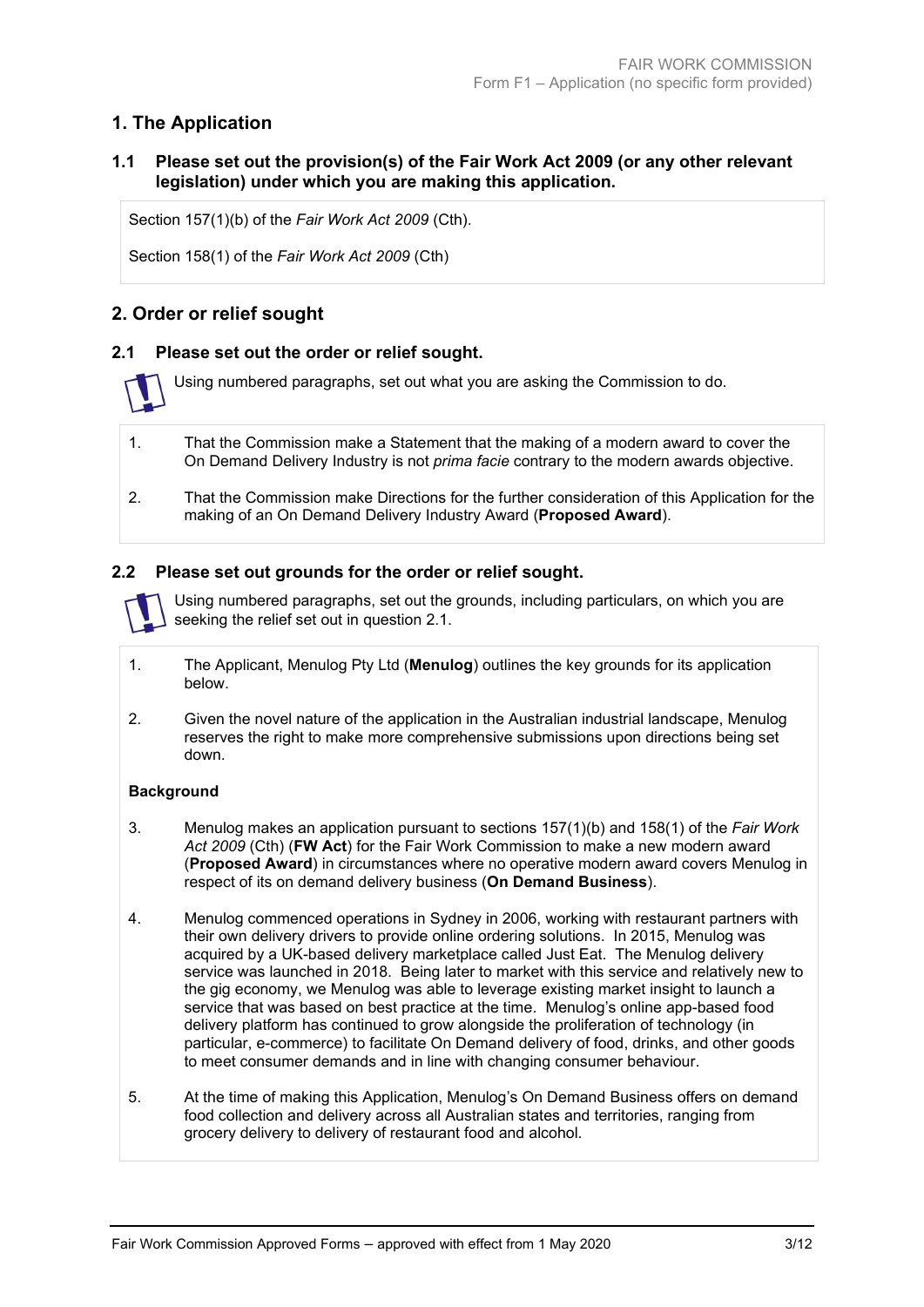- 6. Menulog's model, like its competitors operating an On Demand Business in the market, relies on app technology which connects its network of on demand delivery couriers (**Courier Network**) with restaurants to the end consumer. Its competitors also provide on demand delivery of goods from other retailers, as well as from restaurants, supermarkets and convenience stores.
- 7. Menulog's On Demand Business is best described as operating in the On Demand Delivery Services Industry (**On Demand Industry**).
- 8. The On Demand Industry is part of the gig economy, an economy which, at the time of the award modernisation undertaken by the Australian Industrial Relations Commission in 2009 either did not exist or was in its infancy in Australia and globally. The gig economy has been defined as "*economic activity characterised by all of the following features: the worker provides on-demand services, the worker is classified as an independent contractor[1](#page-3-0) and a digital platform mediates the transaction*."[2](#page-3-1)
- 9. Since 2015, the gig economy has grown 9-fold, with its workforce growing substantially in tandem to an estimated 250,000 workers.<sup>[3](#page-3-2)</sup>
- 10. Menulog is proud to be the first On Demand Business in Australia to take steps towards employing couriers to perform on demand delivery.
- 11. Menulog is committed to engaging with interested stakeholders with a view to achieving a fair set of minimum employment standards that are sustainable and fit for purpose in the On Demand Industry. With this in mind, Menulog has been engaging in preliminary discussions with the Transport Workers Union, which it recognises as the employee organisation representing the interests of couriers working in the On Demand Industry.

#### **Power to make new modern award**

- 12. In exercising its power to make a new modern award pursuant to section 157(1)(b) of the FW Act, the Fair Work Commission must be satisfied that making that modern award is necessary to achieve the modern award objective.
- 13. Section 134 of the FW Act sets out the modern awards objective. It provides:
	- *(1) The FWC must ensure that modern awards, together with the National Employment Standards, provide a fair and relevant minimum safety net of terms and conditions, taking into account:*
		- *(a) relative living standards and the needs of the low paid; and*
		- *(b) the need to encourage collective bargaining; and*
		- *(c) the need to promote social inclusion through increased workforce participation; and*
		- *(d) the need to promote flexible modern work practices and the efficient and productive performance of work; and*
		- *(da) the need to provide additional remuneration for:*

<span id="page-3-0"></span><sup>1</sup> Historically and currently, operators in the On Demand Industry have engaged independent contractors or self-employed couriers for the delivery of food, beverages and other goods ordered through their platforms. The Proposed New Award would provide an industry appropriate foundation for minimum employment entitlements to adopt an employment model.  $^2$  Actuaries Institute, 'The Rise of the Gig Economy and Its Impact on the Australian Workforce' (Green Paper, Actuaries Institute, December 2020).

<span id="page-3-2"></span><span id="page-3-1"></span> $3$  Ibid at 1.2.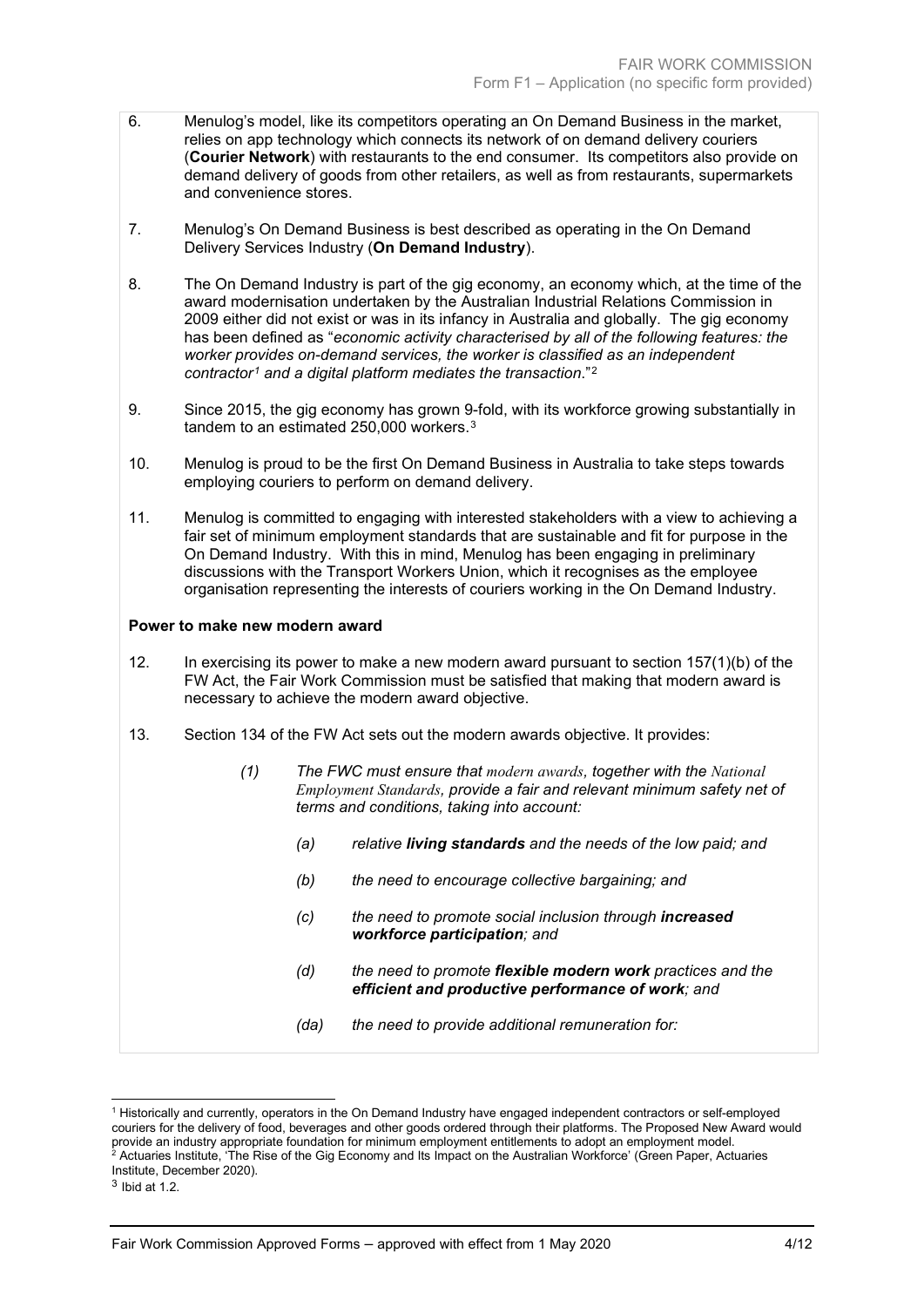|     |                                              |                                                                                                                                                                                   | (i)        | employees working overtime; or                                                                                                                                                                                                                                                                                                               |
|-----|----------------------------------------------|-----------------------------------------------------------------------------------------------------------------------------------------------------------------------------------|------------|----------------------------------------------------------------------------------------------------------------------------------------------------------------------------------------------------------------------------------------------------------------------------------------------------------------------------------------------|
|     |                                              |                                                                                                                                                                                   | (ii)       | employees working unsocial, irregular or unpredictable<br>hours; or                                                                                                                                                                                                                                                                          |
|     |                                              |                                                                                                                                                                                   | (iii)      | employees working on weekends or public holidays; or                                                                                                                                                                                                                                                                                         |
|     |                                              |                                                                                                                                                                                   | (iv)       | employees working shifts; and                                                                                                                                                                                                                                                                                                                |
|     |                                              | (e)                                                                                                                                                                               | value; and | the principle of equal remuneration for work of equal or comparable                                                                                                                                                                                                                                                                          |
|     |                                              | (f)                                                                                                                                                                               |            | the likely impact of any exercise of modern award powers on<br>business, including on productivity, employment costs and<br>the regulatory burden; and                                                                                                                                                                                       |
|     |                                              | (g)                                                                                                                                                                               |            | the need to ensure a simple, easy to understand, stable and<br>sustainable modern award system for Australia that avoids<br>unnecessary overlap of modern awards; and                                                                                                                                                                        |
|     |                                              | (h)                                                                                                                                                                               |            | the likely impact of any exercise of modern award powers on<br>employment growth, inflation and the sustainability, performance<br>and competitiveness of the national economy                                                                                                                                                               |
|     | Industry to be covered by the Proposed Award |                                                                                                                                                                                   |            |                                                                                                                                                                                                                                                                                                                                              |
| 14. | which:                                       | Menulog proposes that the coverage of the Proposed Award will be as an industry award<br>covering employers in the on demand delivery industry and their employees, in respect of |            |                                                                                                                                                                                                                                                                                                                                              |
|     |                                              |                                                                                                                                                                                   |            | the on demand delivery services industry means the collection and delivery of food,<br>beverages, goods or any other item, that are ordered by a consumer from third-party<br>businesses that offer food, goods and other items for sale for immediate collection and<br>delivery on an online or application-based platform, provided that: |
|     | (a)                                          |                                                                                                                                                                                   |            | the collection and delivery is not of the employer's own food, beverages,<br>goods or other items offered by it for sale; and                                                                                                                                                                                                                |
|     | (b)                                          |                                                                                                                                                                                   |            | the employer is not in the primary business of providing general transport or<br>delivery services at large of food, beverages, goods or any other item that has<br>not been purchased on its online platform.                                                                                                                               |
|     |                                              |                                                                                                                                                                                   |            | Threshold consideration - absence of relevant modern award                                                                                                                                                                                                                                                                                   |
| 15. | covered by any operative modern award.       |                                                                                                                                                                                   |            | Menulog contends that the "on demand delivery services industry" as defined is not                                                                                                                                                                                                                                                           |

- 16. In the alternative, Menulog submits that where if it is covered, the peculiarities of the On Demand Business and the On Demand Industry warrant discrete industrial regulation and coverage.
- 17. Menulog has identified two modern award that could, on their face, appear to cover the Courier Network (and Menulog in respect of those employees), however contends that, for the reasons addressed below, those awards were not contemplated to cover the Courier Network and cannot accommodate the unique needs of the Courier Network or the On Demand Business.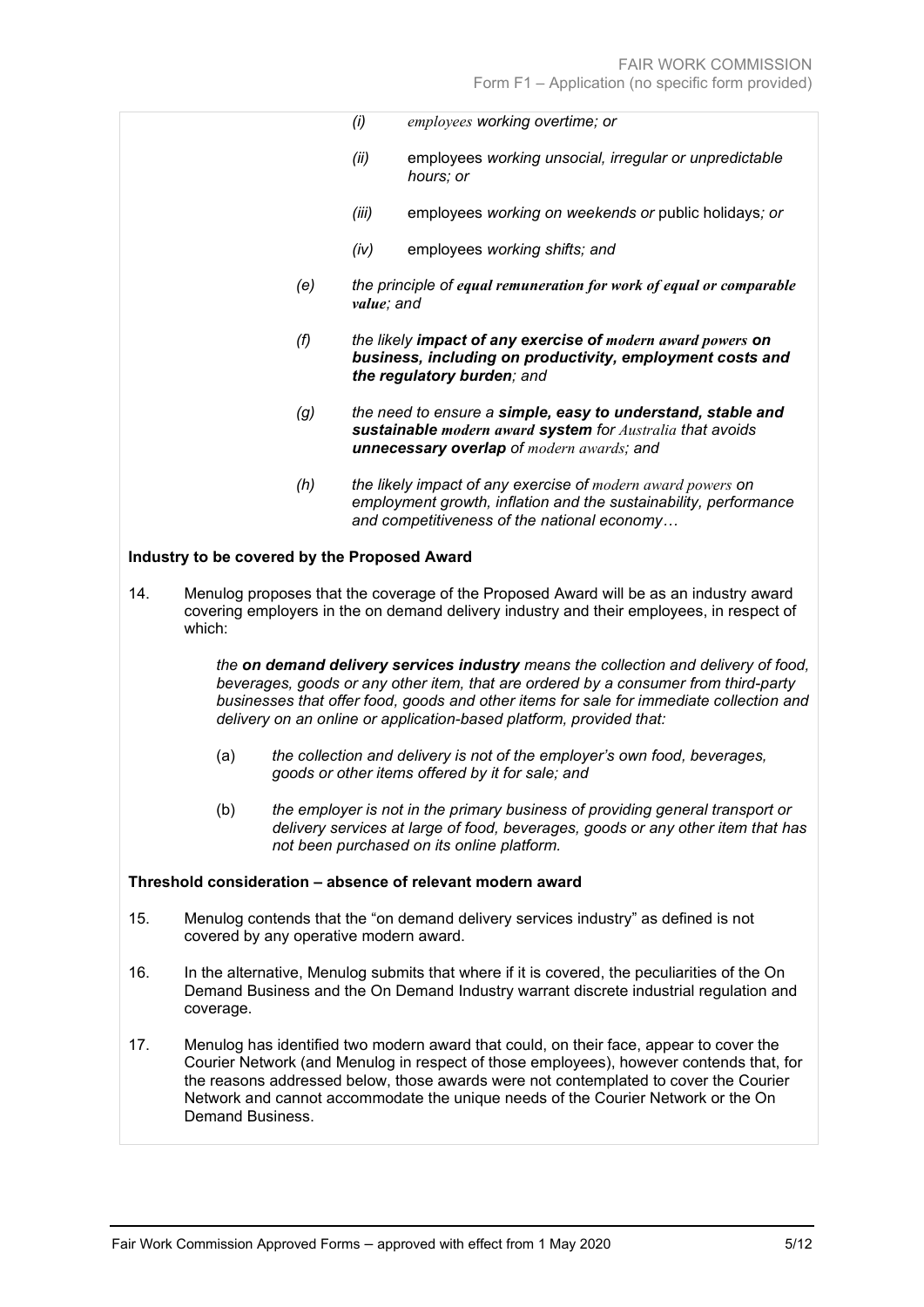18. The modern awards identified are:

- (a) Fast Food Industry Award 2010 (**Fast Food Award**); and
- (b) Road Transport and Distribution Award 2020 (**RTD Award**).
- 19. In the absence of an appropriate industry or occupational award, the Miscellaneous Award 2020 (**Miscellaneous Award**) currently operates to provide a safety net set of minimum employment conditions for individuals who are employed as on demand delivery drivers.

#### **Fast Food Award**

- 20. Menulog contends that its On Demand Business (in respect of its Courier Network) is not covered by the Fast Food Award.
- 21. The Fast Food Award is an industry award covering employers throughout Australia in the 'fast food industry' and their employees in the classifications listed therein.[4](#page-5-0)
- 22. The 'Fast Food industry' is *exhaustively* defined in the Fast Food Award to mean:

*the industry of taking orders for and/or preparation and/or sale and/or delivery of:*

- *meals, snacks and/or beverages, which are sold to the public primarily to be consumed away from the point of sale;*
- *● take away foods and beverages packaged, sold or served in such a manner as to allow their being taken from the point of sale to be consumed elsewhere should the customer so decide; and/or*
- *● food and/or beverages in food courts and/or in shopping centres and/or in retail complexes, excluding coffee shops, cafes, bars and restaurants providing primarily a sit down service inside the catering establishment.*
- 23. Reading the bullet point list ejusdmen generis with the preceding words, that is, "fast food industry" it is clear that definition is intended to capture the provision of "fast food" in its ordinary meaning.
- 24. Menulog, along with other businesses in the On Demand Industry, does not operate a fast food business as it does not prepare or otherwise offer for sale fast food prepared for or on behalf of its own business. On the contrary, Menulog operates an online platform providing for the sale and purchase of foods, beverages and other goods under orders taken from and prepared by third party restaurants, supermarkets, convenience stores, and fast food businesses.
- 25. Further, Couriers engaged by platforms operating in the On Demand Industry do not solely deliver fast food, creating ambiguity as to modern award coverage in the case of any employee that does not predominantly collect and deliver fast food.
- 26. Perhaps more saliently, the classification structure contained in the Fast Food Award neither contemplates nor could accommodate the On Demand Industry.
- 27. Schedule B Classifications to the Fast Food Award contains three tiers, the latter two connected to, and augmenting the first classification.
- 28. The first classification, fast food employee Level 1 is engaged in "preparation, the receipt of orders, cooking, sale, serving or delivery of meals, snacks and/or beverages" as well as incidental tasks including "incidental cleaning and cleaning of toilets".
- <span id="page-5-0"></span>29. The On Demand Industry is distinct in that the Courier Network cannot be utilised to undertake the balance of the tasks, that is, cooking, sale, or serving nor can the Courier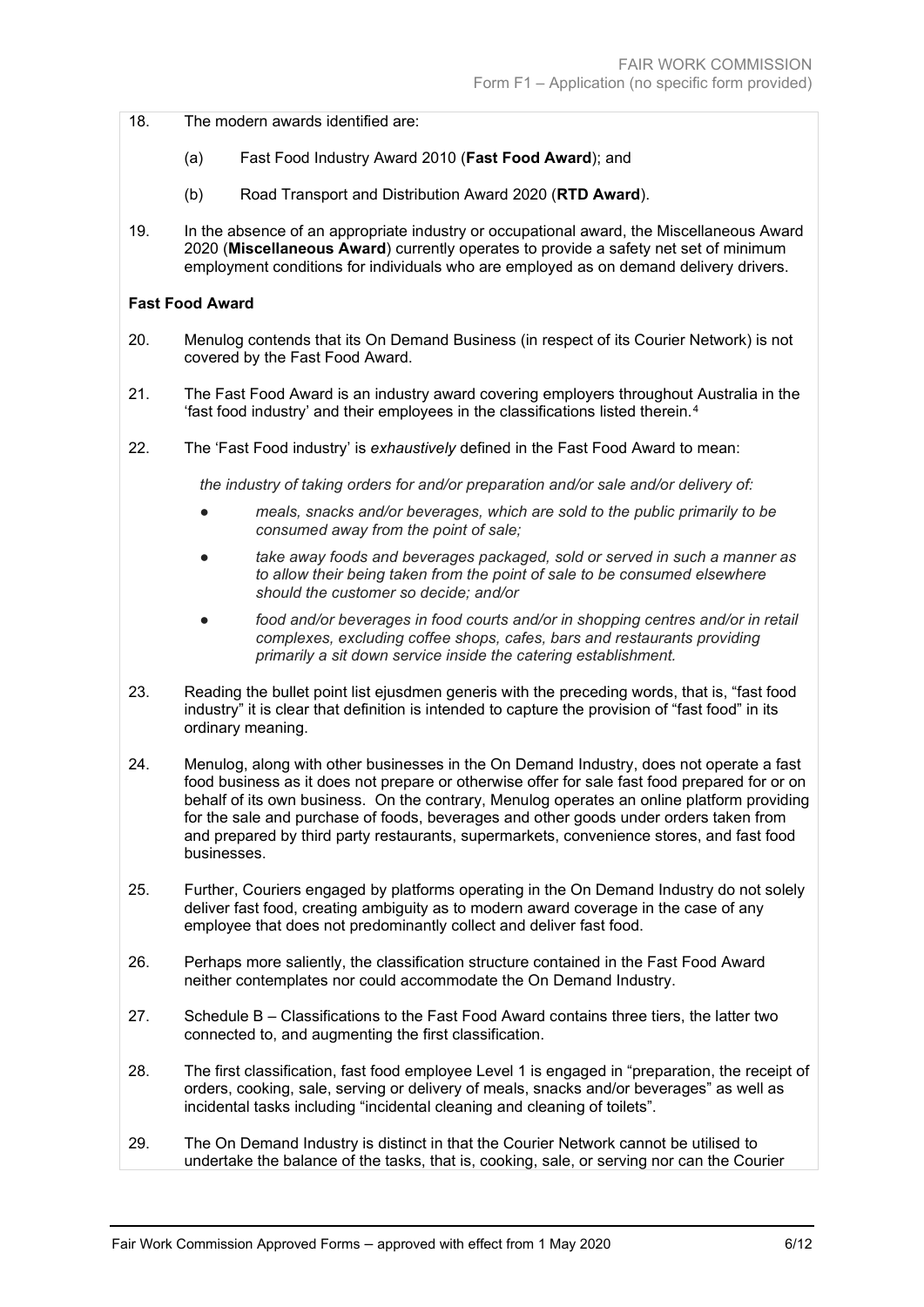Network be engaged in incidental tasks such as cleaning. Rather, they are exclusively engaged to collect and deliver orders.

- 30. The situation with respect to the Fair Work Ombudsman's (**FWO**) legal action against Foodora Australia Pty Ltd (**Foodora**), an operator in the On Demand Industry which exited the Australian market in 2018, illustrates the differing views and ambiguity as to modern award coverage for the On Demand Industry.
- 31. Following the Commission's decision in the matter of *Klooger v Foodora* [2018] FWC 6836 in which it was found by the Commission that the applicant was an employee, and not an independent contractor, proceedings were commenced against Foodora by the Fair Work Ombudsman in the Federal Court of Australia. In these proceedings, it was conceded by Foodora that its couriers determined to be employees were covered by the Fast Food Award. This coverage was not ever found or otherwise considered by the Court or the Commission.
- 32. To the extent that it may be contended that coverage under the Fast Food Award was previously "conceded" by Foodora, and it is contended that this modern award coverage should be accepted to be so, Menulog submits that this concession was mistaken for the same reasons that it submits that the Fast Food Award cannot sensibly apply to its business or other operators in the On Demand Industry.
- 33. Menulog contends that, the fact that businesses within the industry have adopted different views supports an argument that current modern award system does not achieve the s 134(1) modern award objective to ensure "*a simple, easy to understand, stable and sustainable modern award system for Australia that avoids unnecessary overlap of modern awards".*

### **RTD Award**

- 34. Menulog contends that its On Demand Business (in respect of its Courier Network) is not covered by the RTD Award.
- 35. The RTD Award is an industry award covering employers throughout Australia in the 'road and transport distribution industry' and their employees in the classifications listed therein.<sup>[5](#page-6-0)</sup>
- 36. The 'road and transport distributions industry' is defined in the RTD Award to include:
	- *(a) the transport by road of goods, wares, merchandise, material or anything whatsoever whether in its raw state or natural state, wholly or partly manufactured state or of a solid or liquid or gaseous nature or otherwise, and/or livestock, including where the work performed is ancillary to the principal business, undertaking or industry of the employer;*
	- *(b) the receiving, handling or storing of goods, wares, merchandise, material or anything whatsoever whether in its raw state or natural state, wholly or partly manufactured state or of a solid or liquid or gaseous nature or otherwise in a distribution facility;*
	- *(c) the storage and distribution of goods, wares, merchandise, materials or anything whatsoever whether in its raw state or natural state, wholly or partly manufactured state or of a solid or liquid or gaseous nature or otherwise, and/or livestock where the storage and distribution activities are carried out in connection with air freight forwarding and customs clearance;*
	- *(d) the wholesale transport and delivery by road of meat from abattoirs, slaughterhouses, and wholesale meat depots;*

<sup>4</sup> Clause 4, Fast Food Award.

<span id="page-6-0"></span><sup>5</sup> RTD Award, clause 4.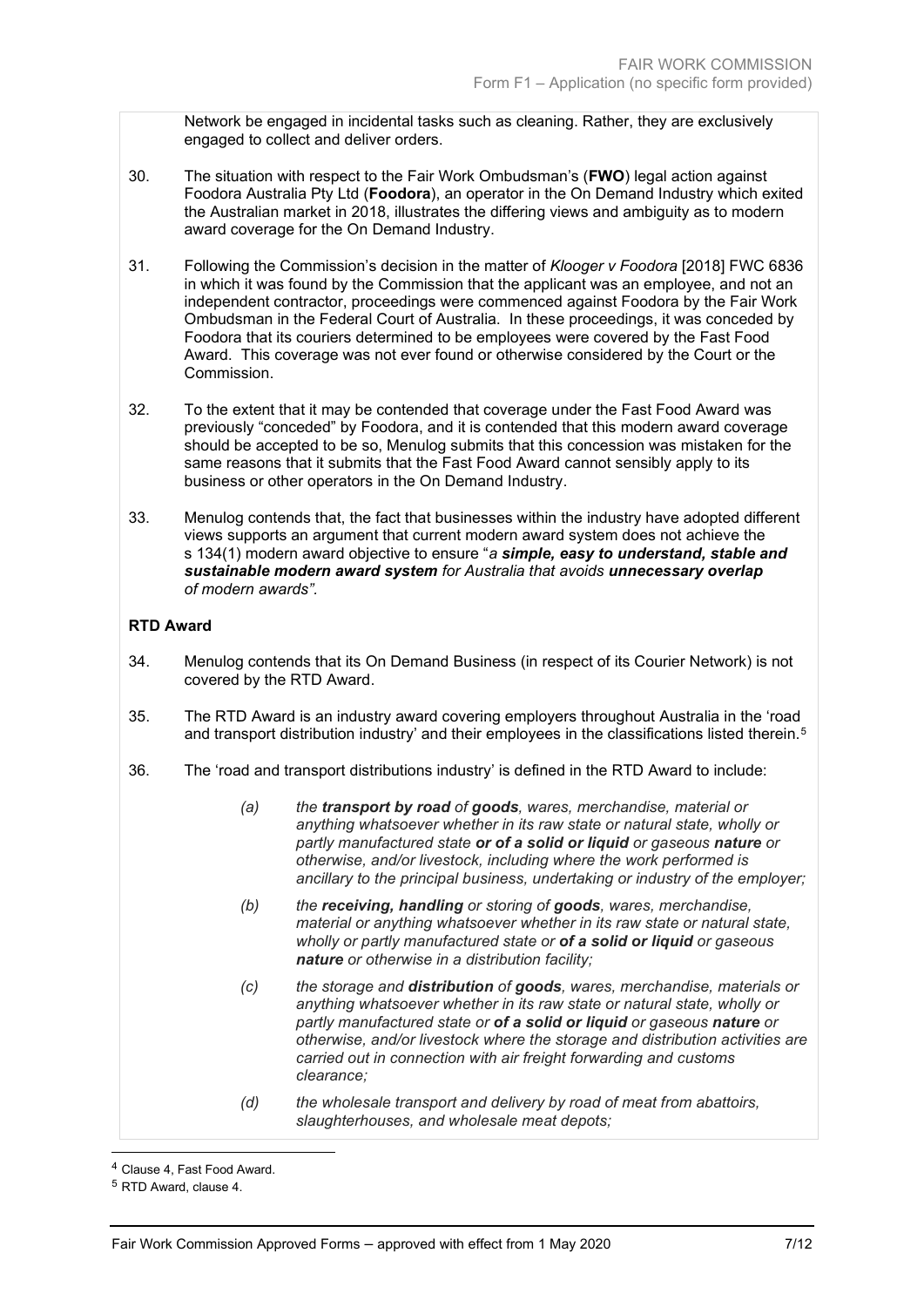*(e) mobile food vending;*

*….*

[emphasis added]

- 37. While, on the face of that definition, Menulog's On Demand Business (with respect to its Courier Network) could appear to be captured as part of the industry, at the time of award modernisation, unique and distinct industries that also could have ostensibly fallen within the definition, were intentionally and expressly carved out from coverage<sup>[6](#page-7-0)</sup>.
- 38. At the time of award modernisation, the food e-commerce industry was in its infancy and the sub On Demand Industry giving rise to this Application was virtually nonexistent in Australia. The proliferation of technology since award modernisation could not have been contemplated at the time of award modernisation.
- 39. Clause 4.3 of the RTD Award provides that the RTD Award does not cover employers and employees covered by:

*Mining Industry Award 2020;*

*Road Transport (Long Distance Operations) Award 2020 whilst undertaking long distance operations;*

*Transport (Cash in Transit) Award 2020* (**CIT Award**)*; and*

*Waste Management Award 2020.*

- 40. Accordingly, it is apposite to consider the genesis of some of the industries carved out from coverage of the RTD Award on the basis of peculiarities warranting discrete industrial coverage.
- 41. Menulog submits that, had the industry existed in any substantial form at the time the modern awards were made in 2009, the On Demand Industry would have been viewed to warrant similar consideration.

#### *Transport (Cash in Transit) Award 2020[7](#page-7-1)*

- 42. The CIT Award came about by way of application for a separate award. During that process, Chubb Australasia submitted that the peculiarities of the cash in transit segment of the broader transport industry necessitated special regulation.
- 43. The submissions made in support of the separate CIT Award focused on the unique and peculiar aspects of the cash in transit industry warranting discrete industrial coverage.
- 44. For example, Chubb Australasia submitted that the existence of regulatory regimes (such as those provided by the Security Industry Act and Firearms Act) and certain things flowing from such regimes were *"indicative of a situation which is significantly different to that of a lot of other industries*."[8](#page-7-2)
- 45. By way of further example, Chubb Australasia submitted that the nature of the cash in transit industry resulted in "*higher levels of security and confidentiality*"[9,](#page-7-3) warranting consideration of the industry in its own right and not as part of the broader 'road and transport distributions industry'.

<span id="page-7-0"></span><sup>6</sup> By virtue of clause 4.3 of the RTD Award.

<span id="page-7-1"></span><sup>&</sup>lt;sup>7</sup> As it is currently named.

<span id="page-7-2"></span><sup>8</sup> Transcript of Proceedings, *AM2008/21* (Australian Industrial Relations Commission, AM2008/51, Harrison SDP, 9 December

<span id="page-7-3"></span> $9$  Ibid [660].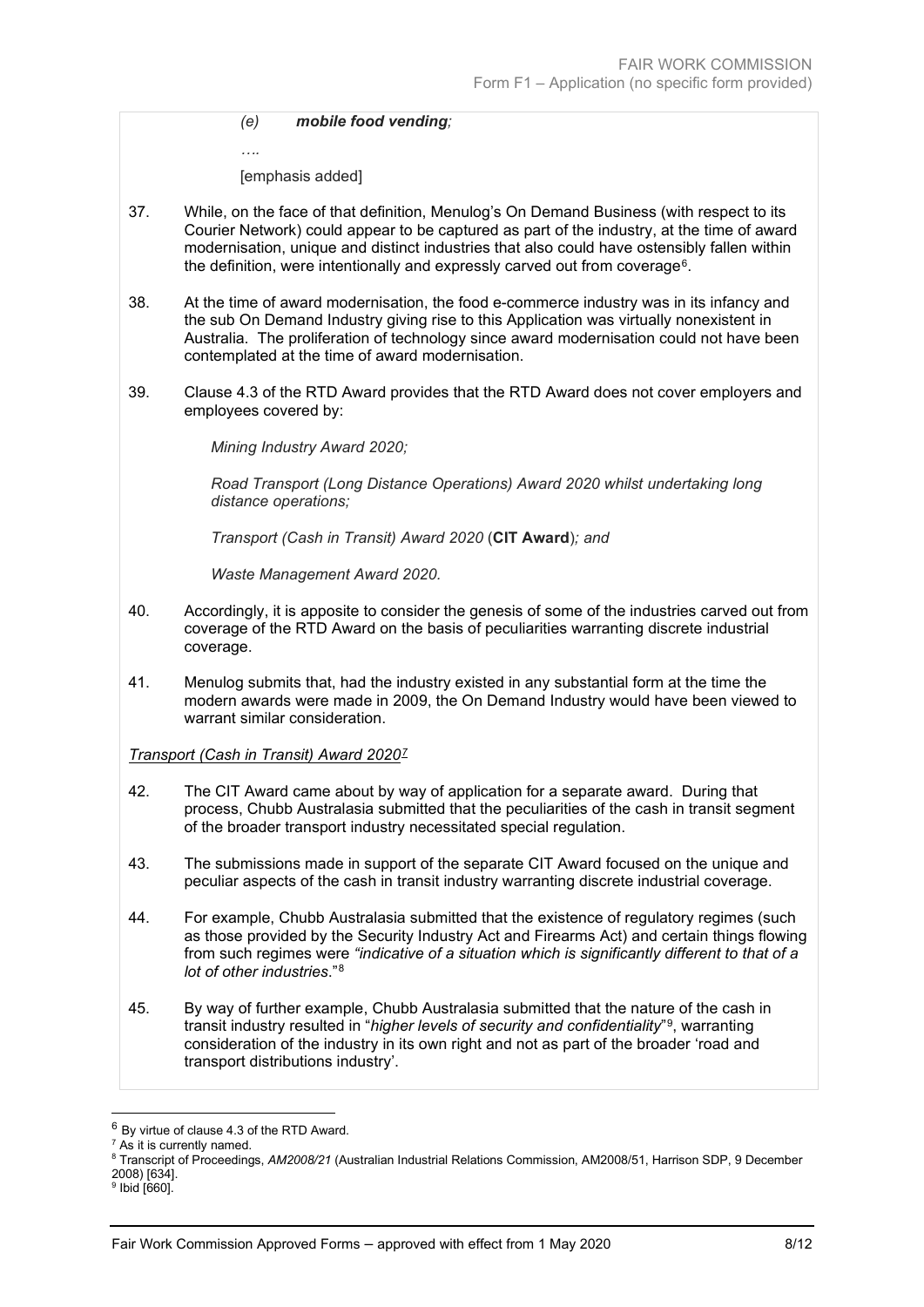#### *Waste Management Award*

46. Similarly, the historical context culminating in the Waste Management Award is relevant. In announcing the release of an exposure draft for that award, the AIRC commented:

> "… *we have decided to proceed on the basis that waste management should be covered by an industry specific award rather than an award applying to the transport industry more generally*."[10](#page-8-0)

47. Relevantly, antecedent to that decision, the Transport Workers' Union submitted that "*in an operational sense the waste industry is distinct from transport… the classifications required for waste are not the same as those that are required for a general transport award*"[11](#page-8-1) and the Waste Contractors and Recyclers Association submitted that "*the services that are provided by the waste and recycling industry are fundamentally very different to the transport industry*". [12](#page-8-2)

#### *Mining Industry Award*

48. In its decision to separate the mining industry,  $13$  the AIRC set out various reasons including:

> "… *the peculiarities of working in these locations are likely to give rise to considerations about terms and conditions that may or should be dealt with in a modern award, that may well not in any other priority industries. The industrial issues that have arisen over the years in relation to the terms and conditions of employment of mining industry employees require some particular considerations different to those of employees engaged in more central work locations operating on more conventional ordinary weekly hours*".[14](#page-8-4) [emphasis added].

#### *Relevance to current Application*

- 49. Turning to the current Application, similarly, the peculiarities of the On Demand Industry warrant discrete industrial regulation.
- 50. The current circumstances are analogous to the issues canvassed prior to the CIT Award being made. That is, the On Demand Industry is substantially different from the broader transport industry.
- 51. In particular, Menulog's On Demand Business does not operate in freight and logistics, rather it is confined to food, drink, and other goods ordering and delivery.
- 52. The On Demand Business (and, more broadly, the On Demand Industry) operates substantially differently to traditional freight and logistics businesses insofar as the latter is predicated on the traditional handling and distribution of goods in a structured and planned manner. By comparison, the On Demand Industry is inefficient and the way businesses (including the On Demand Business) operate is at the behest of immediate customer demand, precluding the capacity for On Demand Businesses to coordinate and organise the delivery of goods in a manner that achieves economies of scale, or enables the efficient and methodical performance of work during business hours rather than unsociable hours.
- <span id="page-8-0"></span>53. As canvassed above, the On Demand Business model relies on app technology which connects the Courier Network with both restaurants; supermarkets; and convenience stores, and ultimately the end consumer.
- <span id="page-8-4"></span><span id="page-8-3"></span><span id="page-8-2"></span><span id="page-8-1"></span>54. The On Demand Business' reliance on app technology and the immediacy of "On Demand" which underpins the entire model also sets it apart in an operational sense.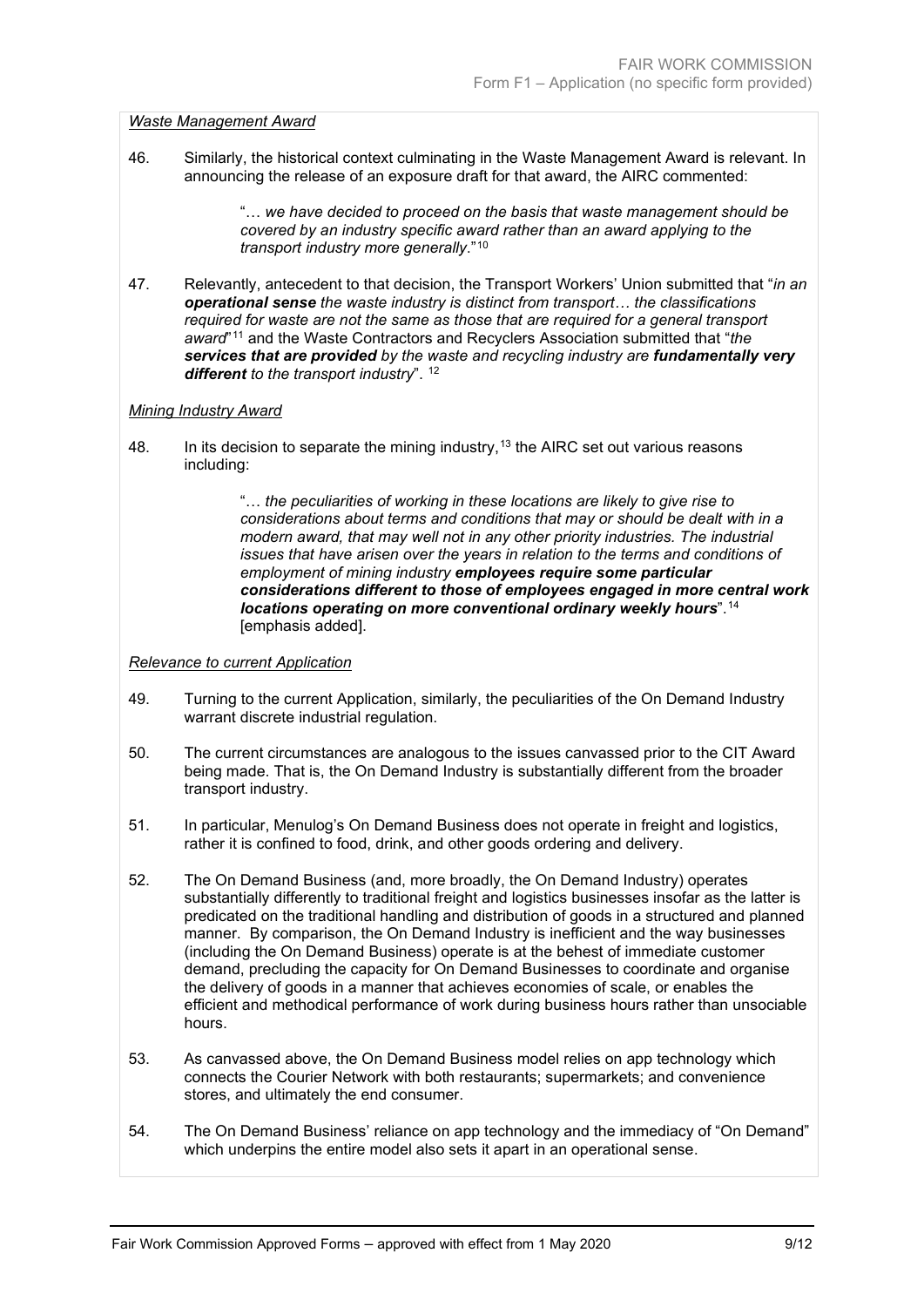- 55. The On Demand Business and businesses operating in the On Demand Industry provide a fundamentally different service offering to the currently regulated sectors and industries within the broader transport industry.
- 56. From a practical perspective, the way that classifications, rates of pay, allowances, hours of work, penalty rates, breaks and other staffing considerations might be contemplated by the Proposed Award would need to account for the unique immediacy and challenges of both On Demand and technology including the fallibility of, and constant changes to, technology.
- 57. For example, peak periods in the On Demand Industry differ significantly other industries affecting the appropriate span of hours and penalty rate structure. By comparison, freight and logistics businesses operate to more traditional business operating hours.
- 58. To this point, Menulog notes that it was determined by the Australian Industrial Relations Commission in the making of the modern awards that the spread of hours under the RTD Award would be 5.30am to 6.30pm Monday to Friday. This is distinguished from the *Road Transport (Long Distance Operations) Award 2020* which does not limit the spread of hours within which drivers can undertake their driving and delivery work, taking into account the different nature of the transport and delivery of goods which necessarily takes place outside of ordinary business hours to meet the needs of the road transport businesses and their customers.
- 59. Menulog submits that the different periods of time during which the work of On Demand Businesses operate to meet the needs of their business clients and their consumers warrants a new modern award with a fit for purpose spread of hours of work.

#### **Miscellaneous Award**

- 60. While the Miscellaneous Award may apply as a safety net in the absence of coverage or application of any other modern award reliance on that award is not sufficient to meet the modern award objective. In particular:
	- (a) modern awards objective at s 134(1)(d) of the FW Act which requires the Commission to consider the need to promote flexible modern work practices and efficient and productive performance of work; and
	- (b) modern awards objective at s 145(1)(g) of the FW Act which requires the Commission to consider the need to ensure a simple, easy to understand, stable and sustainable modern award system.
- 61. It is uncontentious that these objectives would be best met by the application of an award contemplating the specific industry and employees as opposed to reliance on a safety net award.
- 62. This view is supported by observations made by the Full Bench of the Fair Work Commission in 4 yearly review of modern awards  $-$  Miscellaneous Award 2010<sup>[15](#page-9-0)</sup> that:

"…*Our approach to conditions of employment is influenced by the nature of the award's coverage. We agree with those who have suggested that the coverage of the award is very narrow and likely to be limited in time where emerging industries are concerned or where the expansion of coverage of a modern award* 

<sup>10</sup> *Re Minister for Employment and Workplace Relations – Award Modernisation* (2009) 180 IR 124 [110].

<sup>11</sup> Transcript of Proceedings, AM2008/23 (Australian Industrial Relations Commission, AM2008/23, Giudice J, 10 December 2009 at [35]–[36].

 $12$  Ibid [137].

<sup>13</sup> *Re Award Modernisation* (2008) 175 IR 120 [49].

 $14$  Ibid.

<span id="page-9-0"></span><sup>15</sup> AM2014/237 at [153].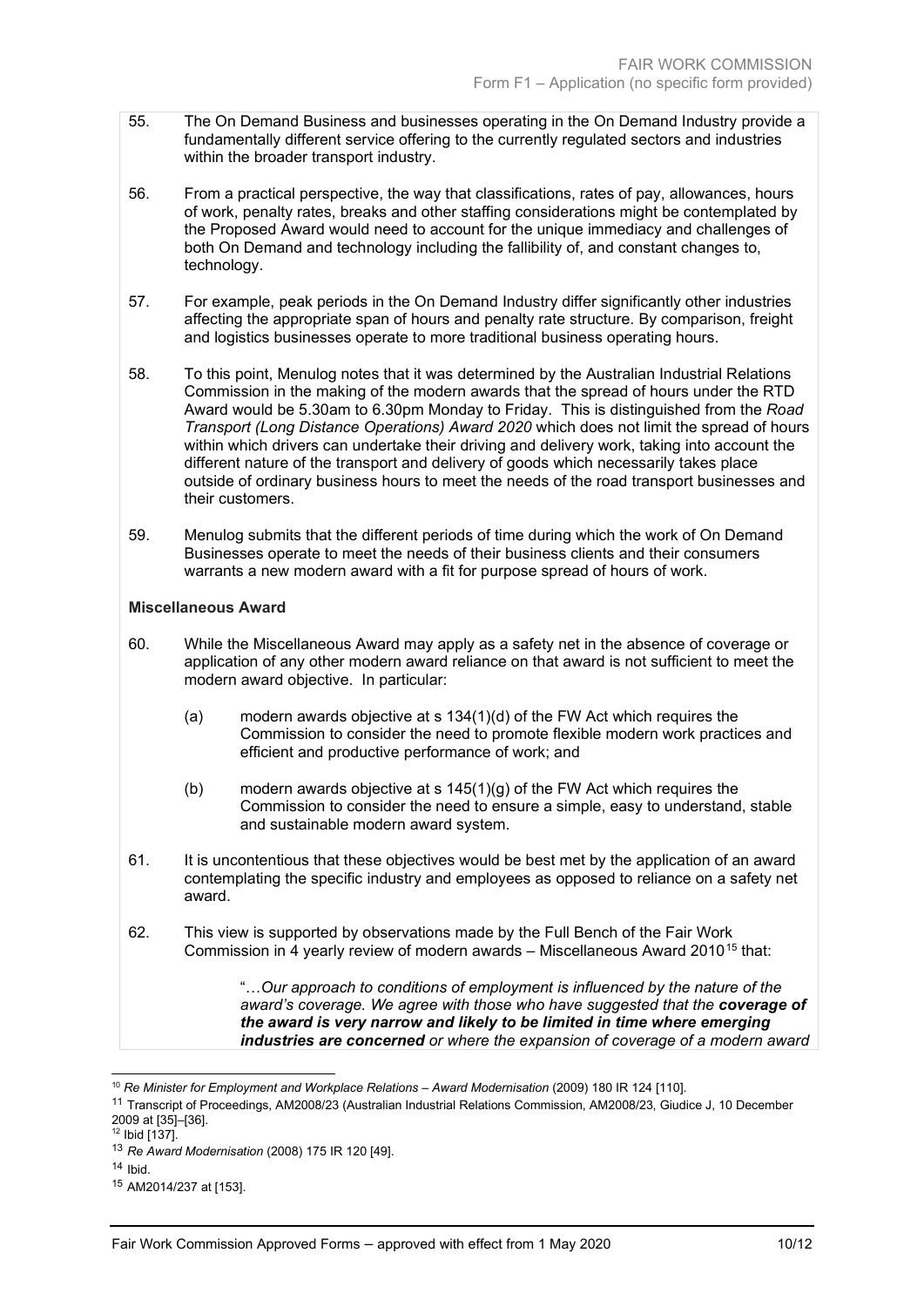*is involved. Accordingly we do not think the award should contain a comprehensive safety net designed for any particular occupation or industry. Rather it should contain basic conditions only, leaving room for the application of an appropriate safety net in another modern award in due course*."

#### **Discrete Industrial Regulation warranted to achieve Modern Awards Objective**

- 63. Menulog contends that, in light of the above, the Proposed Award is both necessary to, and would, meet the modern award objective.
- 64. The modern award objective could not be met by a simple variation to an existing award for the reasons set out above. Put simply, the On Demand Business as with other businesses operating in the On Demand Industry is not covered by any other modern award.
- 65. To the extent that it is contended that the On Demand Industry could be appropriately accommodated by a variation to relevant parts of the RTD Award, Menulog submits that a variation to the RTD Award would not be sufficient and that making the Proposed Award is necessary to achieve the modern award objective.
- 66. In addressing the modern award objectives, Menulog submits:
	- (a) The Proposed Award would promote social inclusion through increased workforce participation within the meaning of s 134(1)(c) of the FW Act insofar as it would provide an employment and industrial framework allowing businesses in the On Demand Industry to employ employees in circumstances where the industry has largely been dominated by principal and contractor models.
	- (b) The Proposed Award would achieve the objective of promoting flexible modern work practices and the efficient and productive performance of work within the meaning of s 134(1)(d) of the FW Act insofar as it would acknowledge and regulate a previously unregulated industry in a manner that accommodates the fundamental flexibility, unpredictability, and agility of the On Demand Industry.
	- (c) The proposed Award would have a positive impact on business, including on productivity, employment costs and the regulatory burden so as to achieve the s 134(1)(f) objective. That would be achieved by tailoring the Proposed Award (within the confines of the current regime) to recognise the unique features of the On Demand Industry, and the resultant need for a custom approach to hours of work, rates of pay, allowances, and penalty rates.
	- (d) It would not be operationally or financially feasible for On Demand Industry Business (including On Demand Business) to operate within the confines of the structures prescribed by the Miscellaneous Award, Fast Food Award, or the RTD Award.
	- (e) By extension, the Proposed Award would have a positive impact on employment growth, inflation and the sustainability, performance and competitiveness of the national economy within the meaning of the s 134(1)(h) modern award objective.
	- (f) The Proposed Award, as opposed to the variation of an existing award (such as the RTD Award) would better achieve the s 134(1)(g) modern award objective to ensure a simple, easy to understand, stable and sustainable modern award system avoiding unnecessary overlap.
	- (g) In circumstances where the RTD Award was varied to contemplate the On Demand Industry, that objective would not be achieved. On the contrary, that would complicate the modern award system, create unnecessary regulatory burden and could result in subsequent frequent variations to the RTD Award as the On Demand Industry keeps pace with changes to technology and consumer